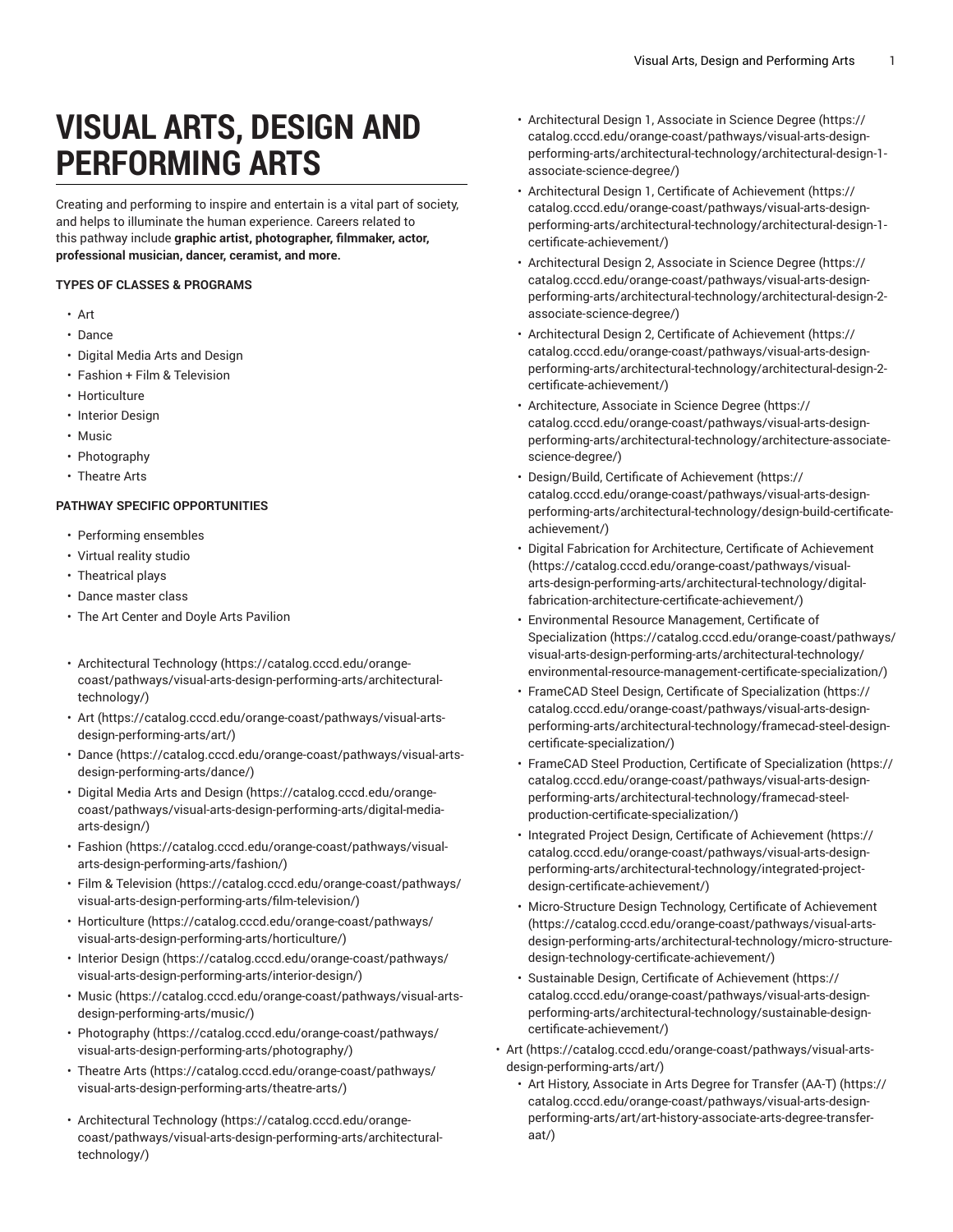- Ceramics, Certificate of [Specialization](https://catalog.cccd.edu/orange-coast/pathways/visual-arts-design-performing-arts/art/ceramics-certificate-specialization/) ([https://catalog.cccd.edu/](https://catalog.cccd.edu/orange-coast/pathways/visual-arts-design-performing-arts/art/ceramics-certificate-specialization/) [orange-coast/pathways/visual-arts-design-performing-arts/art/](https://catalog.cccd.edu/orange-coast/pathways/visual-arts-design-performing-arts/art/ceramics-certificate-specialization/) [ceramics-certificate-specialization/\)](https://catalog.cccd.edu/orange-coast/pathways/visual-arts-design-performing-arts/art/ceramics-certificate-specialization/)
- [Entertainment](https://catalog.cccd.edu/orange-coast/pathways/visual-arts-design-performing-arts/art/entertainment-art-certificate-achievement/) Art, Certificate of Achievement [\(https://](https://catalog.cccd.edu/orange-coast/pathways/visual-arts-design-performing-arts/art/entertainment-art-certificate-achievement/) [catalog.cccd.edu/orange-coast/pathways/visual-arts-design](https://catalog.cccd.edu/orange-coast/pathways/visual-arts-design-performing-arts/art/entertainment-art-certificate-achievement/)[performing-arts/art/entertainment-art-certificate-achievement/](https://catalog.cccd.edu/orange-coast/pathways/visual-arts-design-performing-arts/art/entertainment-art-certificate-achievement/))
- Narrative [Illustration,](https://catalog.cccd.edu/orange-coast/pathways/visual-arts-design-performing-arts/art/narrative-illustration-associate-science-degree/) Associate in Science Degree ([https://](https://catalog.cccd.edu/orange-coast/pathways/visual-arts-design-performing-arts/art/narrative-illustration-associate-science-degree/) [catalog.cccd.edu/orange-coast/pathways/visual-arts-design](https://catalog.cccd.edu/orange-coast/pathways/visual-arts-design-performing-arts/art/narrative-illustration-associate-science-degree/)[performing-arts/art/narrative-illustration-associate-science](https://catalog.cccd.edu/orange-coast/pathways/visual-arts-design-performing-arts/art/narrative-illustration-associate-science-degree/)[degree/\)](https://catalog.cccd.edu/orange-coast/pathways/visual-arts-design-performing-arts/art/narrative-illustration-associate-science-degree/)
- Narrative Illustration, Certificate of [Achievement](https://catalog.cccd.edu/orange-coast/pathways/visual-arts-design-performing-arts/art/narrative-illustration-certificate-achievement/) ([https://](https://catalog.cccd.edu/orange-coast/pathways/visual-arts-design-performing-arts/art/narrative-illustration-certificate-achievement/) [catalog.cccd.edu/orange-coast/pathways/visual-arts](https://catalog.cccd.edu/orange-coast/pathways/visual-arts-design-performing-arts/art/narrative-illustration-certificate-achievement/)[design-performing-arts/art/narrative-illustration-certificate](https://catalog.cccd.edu/orange-coast/pathways/visual-arts-design-performing-arts/art/narrative-illustration-certificate-achievement/)[achievement/](https://catalog.cccd.edu/orange-coast/pathways/visual-arts-design-performing-arts/art/narrative-illustration-certificate-achievement/))
- Studio Arts, [Associate](https://catalog.cccd.edu/orange-coast/pathways/visual-arts-design-performing-arts/art/studio-arts-associate-arts-degree-transfer-aat/) in Arts Degree for Transfer (AA-T) [\(https://](https://catalog.cccd.edu/orange-coast/pathways/visual-arts-design-performing-arts/art/studio-arts-associate-arts-degree-transfer-aat/) [catalog.cccd.edu/orange-coast/pathways/visual-arts-design](https://catalog.cccd.edu/orange-coast/pathways/visual-arts-design-performing-arts/art/studio-arts-associate-arts-degree-transfer-aat/)[performing-arts/art/studio-arts-associate-arts-degree-transfer](https://catalog.cccd.edu/orange-coast/pathways/visual-arts-design-performing-arts/art/studio-arts-associate-arts-degree-transfer-aat/)[aat/\)](https://catalog.cccd.edu/orange-coast/pathways/visual-arts-design-performing-arts/art/studio-arts-associate-arts-degree-transfer-aat/)
- [Dance \(https://catalog.cccd.edu/orange-coast/pathways/visual-arts](https://catalog.cccd.edu/orange-coast/pathways/visual-arts-design-performing-arts/dance/)[design-performing-arts/dance/\)](https://catalog.cccd.edu/orange-coast/pathways/visual-arts-design-performing-arts/dance/)
	- Dance Instructor, Certificate of [Achievement](https://catalog.cccd.edu/orange-coast/pathways/visual-arts-design-performing-arts/dance/dance-instructor-certificate-achievement/) ([https://](https://catalog.cccd.edu/orange-coast/pathways/visual-arts-design-performing-arts/dance/dance-instructor-certificate-achievement/) [catalog.cccd.edu/orange-coast/pathways/visual-arts-design](https://catalog.cccd.edu/orange-coast/pathways/visual-arts-design-performing-arts/dance/dance-instructor-certificate-achievement/)[performing-arts/dance/dance-instructor-certificate-achievement/\)](https://catalog.cccd.edu/orange-coast/pathways/visual-arts-design-performing-arts/dance/dance-instructor-certificate-achievement/)
	- Dance, [Associate](https://catalog.cccd.edu/orange-coast/pathways/visual-arts-design-performing-arts/dance/dance-associate-arts-degree/) in Arts Degree [\(https://catalog.cccd.edu/](https://catalog.cccd.edu/orange-coast/pathways/visual-arts-design-performing-arts/dance/dance-associate-arts-degree/) [orange-coast/pathways/visual-arts-design-performing-arts/](https://catalog.cccd.edu/orange-coast/pathways/visual-arts-design-performing-arts/dance/dance-associate-arts-degree/) [dance/dance-associate-arts-degree/\)](https://catalog.cccd.edu/orange-coast/pathways/visual-arts-design-performing-arts/dance/dance-associate-arts-degree/)
	- Pilates Instructor, Certificate of [Achievement](https://catalog.cccd.edu/orange-coast/pathways/visual-arts-design-performing-arts/dance/pilates-instructor-certificate-achievement/) ([https://](https://catalog.cccd.edu/orange-coast/pathways/visual-arts-design-performing-arts/dance/pilates-instructor-certificate-achievement/) [catalog.cccd.edu/orange-coast/pathways/visual-arts](https://catalog.cccd.edu/orange-coast/pathways/visual-arts-design-performing-arts/dance/pilates-instructor-certificate-achievement/)[design-performing-arts/dance/pilates-instructor-certificate](https://catalog.cccd.edu/orange-coast/pathways/visual-arts-design-performing-arts/dance/pilates-instructor-certificate-achievement/)[achievement/](https://catalog.cccd.edu/orange-coast/pathways/visual-arts-design-performing-arts/dance/pilates-instructor-certificate-achievement/))
	- World Dance [Instructor,](https://catalog.cccd.edu/orange-coast/pathways/visual-arts-design-performing-arts/dance/world-dance-associate-arts-degree/) Associate in Arts Degree [\(https://](https://catalog.cccd.edu/orange-coast/pathways/visual-arts-design-performing-arts/dance/world-dance-associate-arts-degree/) [catalog.cccd.edu/orange-coast/pathways/visual-arts-design](https://catalog.cccd.edu/orange-coast/pathways/visual-arts-design-performing-arts/dance/world-dance-associate-arts-degree/)[performing-arts/dance/world-dance-associate-arts-degree/\)](https://catalog.cccd.edu/orange-coast/pathways/visual-arts-design-performing-arts/dance/world-dance-associate-arts-degree/)
	- World Dance Instructor, Certificate of [Achievement \(https://](https://catalog.cccd.edu/orange-coast/pathways/visual-arts-design-performing-arts/dance/world-dance-certificate-achievement/) [catalog.cccd.edu/orange-coast/pathways/visual-arts-design](https://catalog.cccd.edu/orange-coast/pathways/visual-arts-design-performing-arts/dance/world-dance-certificate-achievement/)[performing-arts/dance/world-dance-certificate-achievement/](https://catalog.cccd.edu/orange-coast/pathways/visual-arts-design-performing-arts/dance/world-dance-certificate-achievement/))
- Digital Media Arts and [Design](https://catalog.cccd.edu/orange-coast/pathways/visual-arts-design-performing-arts/digital-media-arts-design/) ([https://catalog.cccd.edu/orange](https://catalog.cccd.edu/orange-coast/pathways/visual-arts-design-performing-arts/digital-media-arts-design/)[coast/pathways/visual-arts-design-performing-arts/digital-media](https://catalog.cccd.edu/orange-coast/pathways/visual-arts-design-performing-arts/digital-media-arts-design/)[arts-design/\)](https://catalog.cccd.edu/orange-coast/pathways/visual-arts-design-performing-arts/digital-media-arts-design/)
	- [Animation,](https://catalog.cccd.edu/orange-coast/pathways/visual-arts-design-performing-arts/digital-media-arts-design/animation-associate-science-degree/) Associate in Science Degree ([https://](https://catalog.cccd.edu/orange-coast/pathways/visual-arts-design-performing-arts/digital-media-arts-design/animation-associate-science-degree/) [catalog.cccd.edu/orange-coast/pathways/visual-arts-design](https://catalog.cccd.edu/orange-coast/pathways/visual-arts-design-performing-arts/digital-media-arts-design/animation-associate-science-degree/)[performing-arts/digital-media-arts-design/animation-associate](https://catalog.cccd.edu/orange-coast/pathways/visual-arts-design-performing-arts/digital-media-arts-design/animation-associate-science-degree/)[science-degree/\)](https://catalog.cccd.edu/orange-coast/pathways/visual-arts-design-performing-arts/digital-media-arts-design/animation-associate-science-degree/)
	- Animation, Certificate of [Achievement \(https://catalog.cccd.edu/](https://catalog.cccd.edu/orange-coast/pathways/visual-arts-design-performing-arts/digital-media-arts-design/animation-certificate-achievement/) [orange-coast/pathways/visual-arts-design-performing-arts/](https://catalog.cccd.edu/orange-coast/pathways/visual-arts-design-performing-arts/digital-media-arts-design/animation-certificate-achievement/) [digital-media-arts-design/animation-certificate-achievement/\)](https://catalog.cccd.edu/orange-coast/pathways/visual-arts-design-performing-arts/digital-media-arts-design/animation-certificate-achievement/)
	- Graphic Design, [Associate](https://catalog.cccd.edu/orange-coast/pathways/visual-arts-design-performing-arts/digital-media-arts-design/graphic-design-associate-science-degree/) in Science Degree ([https://](https://catalog.cccd.edu/orange-coast/pathways/visual-arts-design-performing-arts/digital-media-arts-design/graphic-design-associate-science-degree/) [catalog.cccd.edu/orange-coast/pathways/visual-arts-design](https://catalog.cccd.edu/orange-coast/pathways/visual-arts-design-performing-arts/digital-media-arts-design/graphic-design-associate-science-degree/)[performing-arts/digital-media-arts-design/graphic-design](https://catalog.cccd.edu/orange-coast/pathways/visual-arts-design-performing-arts/digital-media-arts-design/graphic-design-associate-science-degree/)[associate-science-degree/\)](https://catalog.cccd.edu/orange-coast/pathways/visual-arts-design-performing-arts/digital-media-arts-design/graphic-design-associate-science-degree/)
	- Graphic Design, Certificate of [Achievement](https://catalog.cccd.edu/orange-coast/pathways/visual-arts-design-performing-arts/digital-media-arts-design/graphic-design-certificate-achievement/) ([https://](https://catalog.cccd.edu/orange-coast/pathways/visual-arts-design-performing-arts/digital-media-arts-design/graphic-design-certificate-achievement/) [catalog.cccd.edu/orange-coast/pathways/visual-arts-design](https://catalog.cccd.edu/orange-coast/pathways/visual-arts-design-performing-arts/digital-media-arts-design/graphic-design-certificate-achievement/)[performing-arts/digital-media-arts-design/graphic-design](https://catalog.cccd.edu/orange-coast/pathways/visual-arts-design-performing-arts/digital-media-arts-design/graphic-design-certificate-achievement/)[certificate-achievement/\)](https://catalog.cccd.edu/orange-coast/pathways/visual-arts-design-performing-arts/digital-media-arts-design/graphic-design-certificate-achievement/)
	- UX Design, [Associate](https://catalog.cccd.edu/orange-coast/pathways/visual-arts-design-performing-arts/digital-media-arts-design/ux-design-associate-science-degree/) in Science Degree [\(https://](https://catalog.cccd.edu/orange-coast/pathways/visual-arts-design-performing-arts/digital-media-arts-design/ux-design-associate-science-degree/) [catalog.cccd.edu/orange-coast/pathways/visual-arts-design](https://catalog.cccd.edu/orange-coast/pathways/visual-arts-design-performing-arts/digital-media-arts-design/ux-design-associate-science-degree/)[performing-arts/digital-media-arts-design/ux-design-associate](https://catalog.cccd.edu/orange-coast/pathways/visual-arts-design-performing-arts/digital-media-arts-design/ux-design-associate-science-degree/)[science-degree/\)](https://catalog.cccd.edu/orange-coast/pathways/visual-arts-design-performing-arts/digital-media-arts-design/ux-design-associate-science-degree/)
- UX Design, Certificate of [Achievement](https://catalog.cccd.edu/orange-coast/pathways/visual-arts-design-performing-arts/digital-media-arts-design/ux-design-certificate-achievement/) ([https://catalog.cccd.edu/](https://catalog.cccd.edu/orange-coast/pathways/visual-arts-design-performing-arts/digital-media-arts-design/ux-design-certificate-achievement/) [orange-coast/pathways/visual-arts-design-performing-arts/](https://catalog.cccd.edu/orange-coast/pathways/visual-arts-design-performing-arts/digital-media-arts-design/ux-design-certificate-achievement/) [digital-media-arts-design/ux-design-certificate-achievement/\)](https://catalog.cccd.edu/orange-coast/pathways/visual-arts-design-performing-arts/digital-media-arts-design/ux-design-certificate-achievement/)
- [Fashion](https://catalog.cccd.edu/orange-coast/pathways/visual-arts-design-performing-arts/fashion/) ([https://catalog.cccd.edu/orange-coast/pathways/visual](https://catalog.cccd.edu/orange-coast/pathways/visual-arts-design-performing-arts/fashion/)[arts-design-performing-arts/fashion/\)](https://catalog.cccd.edu/orange-coast/pathways/visual-arts-design-performing-arts/fashion/)
	- Apparel [Construction,](https://catalog.cccd.edu/orange-coast/pathways/visual-arts-design-performing-arts/fashion/apparel-construction-associate-science-degree/) Associate in Science Degree [\(https://](https://catalog.cccd.edu/orange-coast/pathways/visual-arts-design-performing-arts/fashion/apparel-construction-associate-science-degree/) [catalog.cccd.edu/orange-coast/pathways/visual-arts-design](https://catalog.cccd.edu/orange-coast/pathways/visual-arts-design-performing-arts/fashion/apparel-construction-associate-science-degree/)[performing-arts/fashion/apparel-construction-associate-science](https://catalog.cccd.edu/orange-coast/pathways/visual-arts-design-performing-arts/fashion/apparel-construction-associate-science-degree/)[degree/](https://catalog.cccd.edu/orange-coast/pathways/visual-arts-design-performing-arts/fashion/apparel-construction-associate-science-degree/))
	- Apparel [Construction,](https://catalog.cccd.edu/orange-coast/pathways/visual-arts-design-performing-arts/fashion/apparel-construction-certificate-achievement/) Certificate of Achievement ([https://](https://catalog.cccd.edu/orange-coast/pathways/visual-arts-design-performing-arts/fashion/apparel-construction-certificate-achievement/) [catalog.cccd.edu/orange-coast/pathways/visual-arts-design](https://catalog.cccd.edu/orange-coast/pathways/visual-arts-design-performing-arts/fashion/apparel-construction-certificate-achievement/)[performing-arts/fashion/apparel-construction-certificate](https://catalog.cccd.edu/orange-coast/pathways/visual-arts-design-performing-arts/fashion/apparel-construction-certificate-achievement/)[achievement/\)](https://catalog.cccd.edu/orange-coast/pathways/visual-arts-design-performing-arts/fashion/apparel-construction-certificate-achievement/)
	- Apparel Industry Sustainability, Certificate of [Specialization](https://catalog.cccd.edu/orange-coast/pathways/visual-arts-design-performing-arts/fashion/apparel-industry-sustainability-certificate-specialization/) [\(https://catalog.cccd.edu/orange-coast/pathways/visual-arts](https://catalog.cccd.edu/orange-coast/pathways/visual-arts-design-performing-arts/fashion/apparel-industry-sustainability-certificate-specialization/)[design-performing-arts/fashion/apparel-industry-sustainability](https://catalog.cccd.edu/orange-coast/pathways/visual-arts-design-performing-arts/fashion/apparel-industry-sustainability-certificate-specialization/)[certificate-specialization/\)](https://catalog.cccd.edu/orange-coast/pathways/visual-arts-design-performing-arts/fashion/apparel-industry-sustainability-certificate-specialization/)
	- Apparel Production and Product [Development,](https://catalog.cccd.edu/orange-coast/pathways/visual-arts-design-performing-arts/fashion/production-product-development-associate-science-degree/) Associate in [Science](https://catalog.cccd.edu/orange-coast/pathways/visual-arts-design-performing-arts/fashion/production-product-development-associate-science-degree/) Degree [\(https://catalog.cccd.edu/orange-coast/](https://catalog.cccd.edu/orange-coast/pathways/visual-arts-design-performing-arts/fashion/production-product-development-associate-science-degree/) [pathways/visual-arts-design-performing-arts/fashion/production](https://catalog.cccd.edu/orange-coast/pathways/visual-arts-design-performing-arts/fashion/production-product-development-associate-science-degree/)[product-development-associate-science-degree/\)](https://catalog.cccd.edu/orange-coast/pathways/visual-arts-design-performing-arts/fashion/production-product-development-associate-science-degree/)
	- Apparel Production and Product [Development,](https://catalog.cccd.edu/orange-coast/pathways/visual-arts-design-performing-arts/fashion/apparel-production-product-development-certificate-achievement/) Certificate of [Achievement](https://catalog.cccd.edu/orange-coast/pathways/visual-arts-design-performing-arts/fashion/apparel-production-product-development-certificate-achievement/) ([https://catalog.cccd.edu/orange-coast/pathways/](https://catalog.cccd.edu/orange-coast/pathways/visual-arts-design-performing-arts/fashion/apparel-production-product-development-certificate-achievement/) [visual-arts-design-performing-arts/fashion/apparel-production](https://catalog.cccd.edu/orange-coast/pathways/visual-arts-design-performing-arts/fashion/apparel-production-product-development-certificate-achievement/)[product-development-certificate-achievement/\)](https://catalog.cccd.edu/orange-coast/pathways/visual-arts-design-performing-arts/fashion/apparel-production-product-development-certificate-achievement/)
	- Display and Visual [Presentation,](https://catalog.cccd.edu/orange-coast/pathways/visual-arts-design-performing-arts/fashion/display-visual-presentation-associate-science-degree/) Associate in Science Degree [\(https://catalog.cccd.edu/orange-coast/pathways/visual-arts](https://catalog.cccd.edu/orange-coast/pathways/visual-arts-design-performing-arts/fashion/display-visual-presentation-associate-science-degree/)[design-performing-arts/fashion/display-visual-presentation](https://catalog.cccd.edu/orange-coast/pathways/visual-arts-design-performing-arts/fashion/display-visual-presentation-associate-science-degree/)[associate-science-degree/](https://catalog.cccd.edu/orange-coast/pathways/visual-arts-design-performing-arts/fashion/display-visual-presentation-associate-science-degree/))
	- Display and Visual [Presentation,](https://catalog.cccd.edu/orange-coast/pathways/visual-arts-design-performing-arts/fashion/display-visual-presentation-certificate-achievement/) Certificate of Achievement [\(https://catalog.cccd.edu/orange-coast/pathways/visual-arts](https://catalog.cccd.edu/orange-coast/pathways/visual-arts-design-performing-arts/fashion/display-visual-presentation-certificate-achievement/)[design-performing-arts/fashion/display-visual-presentation](https://catalog.cccd.edu/orange-coast/pathways/visual-arts-design-performing-arts/fashion/display-visual-presentation-certificate-achievement/)[certificate-achievement/](https://catalog.cccd.edu/orange-coast/pathways/visual-arts-design-performing-arts/fashion/display-visual-presentation-certificate-achievement/))
	- Fashion Design, [Associate](https://catalog.cccd.edu/orange-coast/pathways/visual-arts-design-performing-arts/fashion/fashion-design-associate-science-degree/) in Science Degree ([https://](https://catalog.cccd.edu/orange-coast/pathways/visual-arts-design-performing-arts/fashion/fashion-design-associate-science-degree/) [catalog.cccd.edu/orange-coast/pathways/visual-arts-design](https://catalog.cccd.edu/orange-coast/pathways/visual-arts-design-performing-arts/fashion/fashion-design-associate-science-degree/)[performing-arts/fashion/fashion-design-associate-science](https://catalog.cccd.edu/orange-coast/pathways/visual-arts-design-performing-arts/fashion/fashion-design-associate-science-degree/)[degree/](https://catalog.cccd.edu/orange-coast/pathways/visual-arts-design-performing-arts/fashion/fashion-design-associate-science-degree/))
	- Fashion Design, Certificate of [Achievement](https://catalog.cccd.edu/orange-coast/pathways/visual-arts-design-performing-arts/fashion/fashion-design-certificate-achievement/) [\(https://](https://catalog.cccd.edu/orange-coast/pathways/visual-arts-design-performing-arts/fashion/fashion-design-certificate-achievement/) [catalog.cccd.edu/orange-coast/pathways/visual-arts-design](https://catalog.cccd.edu/orange-coast/pathways/visual-arts-design-performing-arts/fashion/fashion-design-certificate-achievement/)[performing-arts/fashion/fashion-design-certificate-achievement/](https://catalog.cccd.edu/orange-coast/pathways/visual-arts-design-performing-arts/fashion/fashion-design-certificate-achievement/))
	- Fashion [Merchandising,](https://catalog.cccd.edu/orange-coast/pathways/visual-arts-design-performing-arts/fashion/fashion-merchandising-associate-science-degree/) Associate in Science Degree ([https://](https://catalog.cccd.edu/orange-coast/pathways/visual-arts-design-performing-arts/fashion/fashion-merchandising-associate-science-degree/) [catalog.cccd.edu/orange-coast/pathways/visual-arts-design](https://catalog.cccd.edu/orange-coast/pathways/visual-arts-design-performing-arts/fashion/fashion-merchandising-associate-science-degree/)[performing-arts/fashion/fashion-merchandising-associate](https://catalog.cccd.edu/orange-coast/pathways/visual-arts-design-performing-arts/fashion/fashion-merchandising-associate-science-degree/)[science-degree/\)](https://catalog.cccd.edu/orange-coast/pathways/visual-arts-design-performing-arts/fashion/fashion-merchandising-associate-science-degree/)
	- Fashion [Merchandising,](https://catalog.cccd.edu/orange-coast/pathways/visual-arts-design-performing-arts/fashion/fashion-merchandising-certificate-achievement/) Certificate of Achievement ([https://](https://catalog.cccd.edu/orange-coast/pathways/visual-arts-design-performing-arts/fashion/fashion-merchandising-certificate-achievement/) [catalog.cccd.edu/orange-coast/pathways/visual-arts-design](https://catalog.cccd.edu/orange-coast/pathways/visual-arts-design-performing-arts/fashion/fashion-merchandising-certificate-achievement/)[performing-arts/fashion/fashion-merchandising-certificate](https://catalog.cccd.edu/orange-coast/pathways/visual-arts-design-performing-arts/fashion/fashion-merchandising-certificate-achievement/)[achievement/\)](https://catalog.cccd.edu/orange-coast/pathways/visual-arts-design-performing-arts/fashion/fashion-merchandising-certificate-achievement/)
	- Industrial Sewing, Certificate of [Specialization](https://catalog.cccd.edu/orange-coast/pathways/visual-arts-design-performing-arts/fashion/industrial-sewing-certificate-specialization/) ([https://](https://catalog.cccd.edu/orange-coast/pathways/visual-arts-design-performing-arts/fashion/industrial-sewing-certificate-specialization/) [catalog.cccd.edu/orange-coast/pathways/visual-arts](https://catalog.cccd.edu/orange-coast/pathways/visual-arts-design-performing-arts/fashion/industrial-sewing-certificate-specialization/)[design-performing-arts/fashion/industrial-sewing-certificate](https://catalog.cccd.edu/orange-coast/pathways/visual-arts-design-performing-arts/fashion/industrial-sewing-certificate-specialization/)[specialization/\)](https://catalog.cccd.edu/orange-coast/pathways/visual-arts-design-performing-arts/fashion/industrial-sewing-certificate-specialization/)
- Film & [Television](https://catalog.cccd.edu/orange-coast/pathways/visual-arts-design-performing-arts/film-television/) ([https://catalog.cccd.edu/orange-coast/pathways/](https://catalog.cccd.edu/orange-coast/pathways/visual-arts-design-performing-arts/film-television/) [visual-arts-design-performing-arts/film-television/](https://catalog.cccd.edu/orange-coast/pathways/visual-arts-design-performing-arts/film-television/))
	- Film & [Television,](https://catalog.cccd.edu/orange-coast/pathways/visual-arts-design-performing-arts/film-television/film-television-associate-arts-degree/) Associate in Arts Degree ([https://](https://catalog.cccd.edu/orange-coast/pathways/visual-arts-design-performing-arts/film-television/film-television-associate-arts-degree/) [catalog.cccd.edu/orange-coast/pathways/visual-arts-design](https://catalog.cccd.edu/orange-coast/pathways/visual-arts-design-performing-arts/film-television/film-television-associate-arts-degree/)[performing-arts/film-television/film-television-associate-arts](https://catalog.cccd.edu/orange-coast/pathways/visual-arts-design-performing-arts/film-television/film-television-associate-arts-degree/)[degree/](https://catalog.cccd.edu/orange-coast/pathways/visual-arts-design-performing-arts/film-television/film-television-associate-arts-degree/))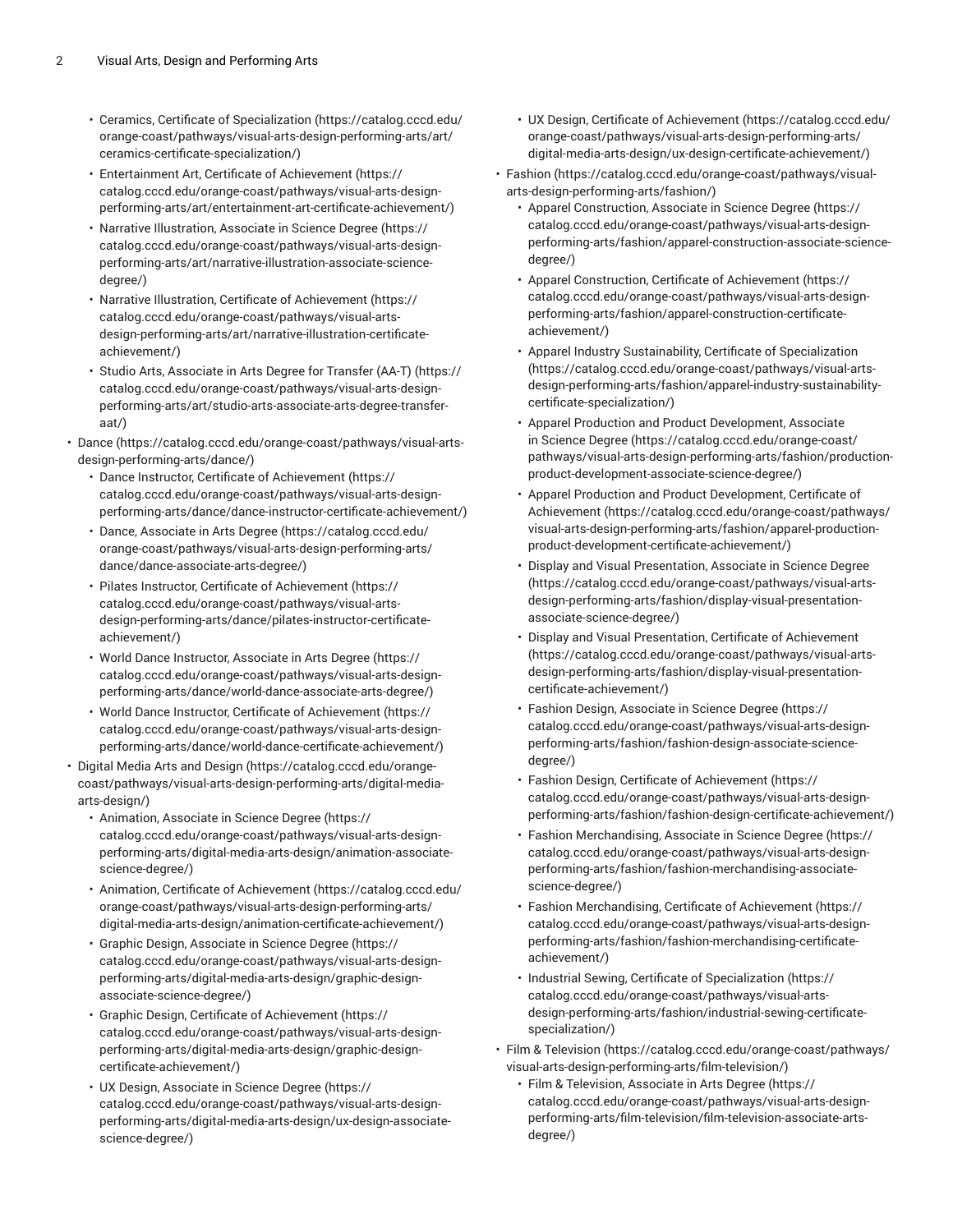- Film & Television, Certificate of [Achievement](https://catalog.cccd.edu/orange-coast/pathways/visual-arts-design-performing-arts/film-television/film-television-certificate-achievement/) ([https://](https://catalog.cccd.edu/orange-coast/pathways/visual-arts-design-performing-arts/film-television/film-television-certificate-achievement/) [catalog.cccd.edu/orange-coast/pathways/visual-arts-design](https://catalog.cccd.edu/orange-coast/pathways/visual-arts-design-performing-arts/film-television/film-television-certificate-achievement/)[performing-arts/film-television/film-television-certificate](https://catalog.cccd.edu/orange-coast/pathways/visual-arts-design-performing-arts/film-television/film-television-certificate-achievement/)[achievement/](https://catalog.cccd.edu/orange-coast/pathways/visual-arts-design-performing-arts/film-television/film-television-certificate-achievement/))
- Film, [Television](https://catalog.cccd.edu/orange-coast/pathways/visual-arts-design-performing-arts/film-television/film-television-electronic-media-associate-science-degree-transfer-ast/) and Electronic Media, Associate in Science Degree for [Transfer](https://catalog.cccd.edu/orange-coast/pathways/visual-arts-design-performing-arts/film-television/film-television-electronic-media-associate-science-degree-transfer-ast/) (AS-T) [\(https://catalog.cccd.edu/orange](https://catalog.cccd.edu/orange-coast/pathways/visual-arts-design-performing-arts/film-television/film-television-electronic-media-associate-science-degree-transfer-ast/)[coast/pathways/visual-arts-design-performing-arts/film](https://catalog.cccd.edu/orange-coast/pathways/visual-arts-design-performing-arts/film-television/film-television-electronic-media-associate-science-degree-transfer-ast/)[television/film-television-electronic-media-associate-science](https://catalog.cccd.edu/orange-coast/pathways/visual-arts-design-performing-arts/film-television/film-television-electronic-media-associate-science-degree-transfer-ast/)[degree-transfer-ast/\)](https://catalog.cccd.edu/orange-coast/pathways/visual-arts-design-performing-arts/film-television/film-television-electronic-media-associate-science-degree-transfer-ast/)
- Immersive Media (VR/AR), Certificate of [Achievement](https://catalog.cccd.edu/orange-coast/pathways/visual-arts-design-performing-arts/film-television/immersive-media-vr-ar-certificate-achievement/) ([https://](https://catalog.cccd.edu/orange-coast/pathways/visual-arts-design-performing-arts/film-television/immersive-media-vr-ar-certificate-achievement/) [catalog.cccd.edu/orange-coast/pathways/visual-arts-design](https://catalog.cccd.edu/orange-coast/pathways/visual-arts-design-performing-arts/film-television/immersive-media-vr-ar-certificate-achievement/)[performing-arts/film-television/immersive-media-vr-ar-certificate](https://catalog.cccd.edu/orange-coast/pathways/visual-arts-design-performing-arts/film-television/immersive-media-vr-ar-certificate-achievement/)[achievement/](https://catalog.cccd.edu/orange-coast/pathways/visual-arts-design-performing-arts/film-television/immersive-media-vr-ar-certificate-achievement/))
- Media Arts and Creative [Entertainment,](https://catalog.cccd.edu/orange-coast/pathways/visual-arts-design-performing-arts/film-television/media-arts-creative-entertainment-certificate-achievement/) Certificate of [Achievement \(https://catalog.cccd.edu/orange-coast/pathways/](https://catalog.cccd.edu/orange-coast/pathways/visual-arts-design-performing-arts/film-television/media-arts-creative-entertainment-certificate-achievement/) [visual-arts-design-performing-arts/film-television/media-arts](https://catalog.cccd.edu/orange-coast/pathways/visual-arts-design-performing-arts/film-television/media-arts-creative-entertainment-certificate-achievement/)[creative-entertainment-certificate-achievement/](https://catalog.cccd.edu/orange-coast/pathways/visual-arts-design-performing-arts/film-television/media-arts-creative-entertainment-certificate-achievement/))
- [Horticulture \(https://catalog.cccd.edu/orange-coast/pathways/](https://catalog.cccd.edu/orange-coast/pathways/visual-arts-design-performing-arts/horticulture/) [visual-arts-design-performing-arts/horticulture/](https://catalog.cccd.edu/orange-coast/pathways/visual-arts-design-performing-arts/horticulture/))
	- Advanced Landscape Design and [Landscape](https://catalog.cccd.edu/orange-coast/pathways/visual-arts-design-performing-arts/horticulture/advanced-landscape-design-landscape-specialist-certificate-specialization/) Specialist, Certificate of [Specialization \(https://catalog.cccd.edu/orange](https://catalog.cccd.edu/orange-coast/pathways/visual-arts-design-performing-arts/horticulture/advanced-landscape-design-landscape-specialist-certificate-specialization/)[coast/pathways/visual-arts-design-performing-arts/horticulture/](https://catalog.cccd.edu/orange-coast/pathways/visual-arts-design-performing-arts/horticulture/advanced-landscape-design-landscape-specialist-certificate-specialization/) [advanced-landscape-design-landscape-specialist-certificate](https://catalog.cccd.edu/orange-coast/pathways/visual-arts-design-performing-arts/horticulture/advanced-landscape-design-landscape-specialist-certificate-specialization/)[specialization/](https://catalog.cccd.edu/orange-coast/pathways/visual-arts-design-performing-arts/horticulture/advanced-landscape-design-landscape-specialist-certificate-specialization/))
	- Basic Landscape Design, Certificate of [Achievement \(https://](https://catalog.cccd.edu/orange-coast/pathways/visual-arts-design-performing-arts/horticulture/basic-landscape-design-certificate-specialization/) [catalog.cccd.edu/orange-coast/pathways/visual-arts-design](https://catalog.cccd.edu/orange-coast/pathways/visual-arts-design-performing-arts/horticulture/basic-landscape-design-certificate-specialization/)[performing-arts/horticulture/basic-landscape-design-certificate](https://catalog.cccd.edu/orange-coast/pathways/visual-arts-design-performing-arts/horticulture/basic-landscape-design-certificate-specialization/)[specialization/](https://catalog.cccd.edu/orange-coast/pathways/visual-arts-design-performing-arts/horticulture/basic-landscape-design-certificate-specialization/))
	- [Horticulture,](https://catalog.cccd.edu/orange-coast/pathways/visual-arts-design-performing-arts/horticulture/horticulture-associate-science-degree/) Associate in Science Degree ([https://](https://catalog.cccd.edu/orange-coast/pathways/visual-arts-design-performing-arts/horticulture/horticulture-associate-science-degree/) [catalog.cccd.edu/orange-coast/pathways/visual-arts-design](https://catalog.cccd.edu/orange-coast/pathways/visual-arts-design-performing-arts/horticulture/horticulture-associate-science-degree/)[performing-arts/horticulture/horticulture-associate-science](https://catalog.cccd.edu/orange-coast/pathways/visual-arts-design-performing-arts/horticulture/horticulture-associate-science-degree/)[degree/\)](https://catalog.cccd.edu/orange-coast/pathways/visual-arts-design-performing-arts/horticulture/horticulture-associate-science-degree/)
	- Horticulture, Certificate of [Achievement](https://catalog.cccd.edu/orange-coast/pathways/visual-arts-design-performing-arts/horticulture/horticulture-certificate-achievement/) [\(https://](https://catalog.cccd.edu/orange-coast/pathways/visual-arts-design-performing-arts/horticulture/horticulture-certificate-achievement/) [catalog.cccd.edu/orange-coast/pathways/visual-arts](https://catalog.cccd.edu/orange-coast/pathways/visual-arts-design-performing-arts/horticulture/horticulture-certificate-achievement/)[design-performing-arts/horticulture/horticulture-certificate](https://catalog.cccd.edu/orange-coast/pathways/visual-arts-design-performing-arts/horticulture/horticulture-certificate-achievement/)[achievement/](https://catalog.cccd.edu/orange-coast/pathways/visual-arts-design-performing-arts/horticulture/horticulture-certificate-achievement/))
	- [Intermediate Landscape Design and Construction Specialist,](https://catalog.cccd.edu/orange-coast/pathways/visual-arts-design-performing-arts/horticulture/intermediate-landscape-design-landscape-specialist-certificate-specialization/) Certificate of [Achievement](https://catalog.cccd.edu/orange-coast/pathways/visual-arts-design-performing-arts/horticulture/intermediate-landscape-design-landscape-specialist-certificate-specialization/) ([https://catalog.cccd.edu/orange](https://catalog.cccd.edu/orange-coast/pathways/visual-arts-design-performing-arts/horticulture/intermediate-landscape-design-landscape-specialist-certificate-specialization/)[coast/pathways/visual-arts-design-performing-arts/horticulture/](https://catalog.cccd.edu/orange-coast/pathways/visual-arts-design-performing-arts/horticulture/intermediate-landscape-design-landscape-specialist-certificate-specialization/) [intermediate-landscape-design-landscape-specialist-certificate](https://catalog.cccd.edu/orange-coast/pathways/visual-arts-design-performing-arts/horticulture/intermediate-landscape-design-landscape-specialist-certificate-specialization/)[specialization/](https://catalog.cccd.edu/orange-coast/pathways/visual-arts-design-performing-arts/horticulture/intermediate-landscape-design-landscape-specialist-certificate-specialization/))
	- Landscape Site Design Elements, Certificate of [Specialization](https://catalog.cccd.edu/orange-coast/pathways/visual-arts-design-performing-arts/horticulture/landscape-site-design-elements-certificate-specialization/) ([https://catalog.cccd.edu/orange-coast/pathways/visual-arts](https://catalog.cccd.edu/orange-coast/pathways/visual-arts-design-performing-arts/horticulture/landscape-site-design-elements-certificate-specialization/)[design-performing-arts/horticulture/landscape-site-design](https://catalog.cccd.edu/orange-coast/pathways/visual-arts-design-performing-arts/horticulture/landscape-site-design-elements-certificate-specialization/)[elements-certificate-specialization/\)](https://catalog.cccd.edu/orange-coast/pathways/visual-arts-design-performing-arts/horticulture/landscape-site-design-elements-certificate-specialization/)
	- Retrofitting California Urban Gardens, Certificate of [Specialization](https://catalog.cccd.edu/orange-coast/pathways/visual-arts-design-performing-arts/horticulture/retrofitting-california-urban-gardens-certificate-specialization/) ([https://catalog.cccd.edu/orange-coast/pathways/visual-arts](https://catalog.cccd.edu/orange-coast/pathways/visual-arts-design-performing-arts/horticulture/retrofitting-california-urban-gardens-certificate-specialization/)[design-performing-arts/horticulture/retrofitting-california-urban](https://catalog.cccd.edu/orange-coast/pathways/visual-arts-design-performing-arts/horticulture/retrofitting-california-urban-gardens-certificate-specialization/)[gardens-certificate-specialization/\)](https://catalog.cccd.edu/orange-coast/pathways/visual-arts-design-performing-arts/horticulture/retrofitting-california-urban-gardens-certificate-specialization/)
	- The Professional Practice of a Landscape Design & [Construction](https://catalog.cccd.edu/orange-coast/pathways/visual-arts-design-performing-arts/horticulture/professional-practice-landscape-design-construction-business-certificate-specialization/) Business, Certificate of [Specialization](https://catalog.cccd.edu/orange-coast/pathways/visual-arts-design-performing-arts/horticulture/professional-practice-landscape-design-construction-business-certificate-specialization/) [\(https://catalog.cccd.edu/](https://catalog.cccd.edu/orange-coast/pathways/visual-arts-design-performing-arts/horticulture/professional-practice-landscape-design-construction-business-certificate-specialization/) [orange-coast/pathways/visual-arts-design-performing-arts/](https://catalog.cccd.edu/orange-coast/pathways/visual-arts-design-performing-arts/horticulture/professional-practice-landscape-design-construction-business-certificate-specialization/) [horticulture/professional-practice-landscape-design-construction](https://catalog.cccd.edu/orange-coast/pathways/visual-arts-design-performing-arts/horticulture/professional-practice-landscape-design-construction-business-certificate-specialization/)[business-certificate-specialization/](https://catalog.cccd.edu/orange-coast/pathways/visual-arts-design-performing-arts/horticulture/professional-practice-landscape-design-construction-business-certificate-specialization/))
- [Interior Design \(https://catalog.cccd.edu/orange-coast/pathways/](https://catalog.cccd.edu/orange-coast/pathways/visual-arts-design-performing-arts/interior-design/) [visual-arts-design-performing-arts/interior-design/](https://catalog.cccd.edu/orange-coast/pathways/visual-arts-design-performing-arts/interior-design/))
	- Interior Design Digital Design [Communication,](https://catalog.cccd.edu/orange-coast/pathways/visual-arts-design-performing-arts/interior-design/interior-design-digital-design-communication-certificate-achievement/) Certificate of [Achievement \(https://catalog.cccd.edu/orange-coast/pathways/](https://catalog.cccd.edu/orange-coast/pathways/visual-arts-design-performing-arts/interior-design/interior-design-digital-design-communication-certificate-achievement/)

[visual-arts-design-performing-arts/interior-design/interior-design](https://catalog.cccd.edu/orange-coast/pathways/visual-arts-design-performing-arts/interior-design/interior-design-digital-design-communication-certificate-achievement/)[digital-design-communication-certificate-achievement/](https://catalog.cccd.edu/orange-coast/pathways/visual-arts-design-performing-arts/interior-design/interior-design-digital-design-communication-certificate-achievement/))

- Kitchen and Bath Advanced, Certificate of [Specialization](https://catalog.cccd.edu/orange-coast/pathways/visual-arts-design-performing-arts/interior-design/kitchen-bath-advanced-certificate-specialization/) [\(https://catalog.cccd.edu/orange-coast/pathways/visual-arts](https://catalog.cccd.edu/orange-coast/pathways/visual-arts-design-performing-arts/interior-design/kitchen-bath-advanced-certificate-specialization/)[design-performing-arts/interior-design/kitchen-bath-advanced](https://catalog.cccd.edu/orange-coast/pathways/visual-arts-design-performing-arts/interior-design/kitchen-bath-advanced-certificate-specialization/)[certificate-specialization/\)](https://catalog.cccd.edu/orange-coast/pathways/visual-arts-design-performing-arts/interior-design/kitchen-bath-advanced-certificate-specialization/)
- Level 1 Interior [Merchandising,](https://catalog.cccd.edu/orange-coast/pathways/visual-arts-design-performing-arts/interior-design/level-1-interior-merchandising-certificate-achievement/) Certificate of Achievement [\(https://catalog.cccd.edu/orange-coast/pathways/visual](https://catalog.cccd.edu/orange-coast/pathways/visual-arts-design-performing-arts/interior-design/level-1-interior-merchandising-certificate-achievement/)[arts-design-performing-arts/interior-design/level-1-interior](https://catalog.cccd.edu/orange-coast/pathways/visual-arts-design-performing-arts/interior-design/level-1-interior-merchandising-certificate-achievement/)[merchandising-certificate-achievement/\)](https://catalog.cccd.edu/orange-coast/pathways/visual-arts-design-performing-arts/interior-design/level-1-interior-merchandising-certificate-achievement/)
- Level 2 Interior Design [Assistant,](https://catalog.cccd.edu/orange-coast/pathways/visual-arts-design-performing-arts/interior-design/level-2-interior-design-assistant-associate-science-degree/) Associate in Science Degree [\(https://catalog.cccd.edu/orange-coast/pathways/visual-arts](https://catalog.cccd.edu/orange-coast/pathways/visual-arts-design-performing-arts/interior-design/level-2-interior-design-assistant-associate-science-degree/)[design-performing-arts/interior-design/level-2-interior-design](https://catalog.cccd.edu/orange-coast/pathways/visual-arts-design-performing-arts/interior-design/level-2-interior-design-assistant-associate-science-degree/)[assistant-associate-science-degree/\)](https://catalog.cccd.edu/orange-coast/pathways/visual-arts-design-performing-arts/interior-design/level-2-interior-design-assistant-associate-science-degree/)
- Level 3 Interior Design Professional, Certificate of [Achievement](https://catalog.cccd.edu/orange-coast/pathways/visual-arts-design-performing-arts/interior-design/level-3-interior-design-professional-certificate-achievement/) [\(https://catalog.cccd.edu/orange-coast/pathways/visual-arts](https://catalog.cccd.edu/orange-coast/pathways/visual-arts-design-performing-arts/interior-design/level-3-interior-design-professional-certificate-achievement/)[design-performing-arts/interior-design/level-3-interior-design](https://catalog.cccd.edu/orange-coast/pathways/visual-arts-design-performing-arts/interior-design/level-3-interior-design-professional-certificate-achievement/)[professional-certificate-achievement/\)](https://catalog.cccd.edu/orange-coast/pathways/visual-arts-design-performing-arts/interior-design/level-3-interior-design-professional-certificate-achievement/)
- [Music](https://catalog.cccd.edu/orange-coast/pathways/visual-arts-design-performing-arts/music/) [\(https://catalog.cccd.edu/orange-coast/pathways/visual-arts](https://catalog.cccd.edu/orange-coast/pathways/visual-arts-design-performing-arts/music/)[design-performing-arts/music/](https://catalog.cccd.edu/orange-coast/pathways/visual-arts-design-performing-arts/music/))
	- Business [Employee,](https://catalog.cccd.edu/orange-coast/pathways/visual-arts-design-performing-arts/music/business-employee-associate-arts-degree/) Associate in Arts Degree ([https://](https://catalog.cccd.edu/orange-coast/pathways/visual-arts-design-performing-arts/music/business-employee-associate-arts-degree/) [catalog.cccd.edu/orange-coast/pathways/visual-arts-design](https://catalog.cccd.edu/orange-coast/pathways/visual-arts-design-performing-arts/music/business-employee-associate-arts-degree/)[performing-arts/music/business-employee-associate-arts](https://catalog.cccd.edu/orange-coast/pathways/visual-arts-design-performing-arts/music/business-employee-associate-arts-degree/)[degree/](https://catalog.cccd.edu/orange-coast/pathways/visual-arts-design-performing-arts/music/business-employee-associate-arts-degree/))
	- Business Employee, Certificate of [Achievement](https://catalog.cccd.edu/orange-coast/pathways/visual-arts-design-performing-arts/music/business-employee-certificate-achievement/) ([https://](https://catalog.cccd.edu/orange-coast/pathways/visual-arts-design-performing-arts/music/business-employee-certificate-achievement/) [catalog.cccd.edu/orange-coast/pathways/visual-arts-design](https://catalog.cccd.edu/orange-coast/pathways/visual-arts-design-performing-arts/music/business-employee-certificate-achievement/)[performing-arts/music/business-employee-certificate](https://catalog.cccd.edu/orange-coast/pathways/visual-arts-design-performing-arts/music/business-employee-certificate-achievement/)[achievement/\)](https://catalog.cccd.edu/orange-coast/pathways/visual-arts-design-performing-arts/music/business-employee-certificate-achievement/)
	- MIDI [Applications,](https://catalog.cccd.edu/orange-coast/pathways/visual-arts-design-performing-arts/music/midi-applications-associate-arts-degree/) Associate in Arts Degree ([https://](https://catalog.cccd.edu/orange-coast/pathways/visual-arts-design-performing-arts/music/midi-applications-associate-arts-degree/) [catalog.cccd.edu/orange-coast/pathways/visual-arts-design](https://catalog.cccd.edu/orange-coast/pathways/visual-arts-design-performing-arts/music/midi-applications-associate-arts-degree/)[performing-arts/music/midi-applications-associate-arts-degree/](https://catalog.cccd.edu/orange-coast/pathways/visual-arts-design-performing-arts/music/midi-applications-associate-arts-degree/))
	- MIDI Applications, Certificate of [Achievement \(https://](https://catalog.cccd.edu/orange-coast/pathways/visual-arts-design-performing-arts/music/midi-applications-certificate-achievement/) [catalog.cccd.edu/orange-coast/pathways/visual-arts](https://catalog.cccd.edu/orange-coast/pathways/visual-arts-design-performing-arts/music/midi-applications-certificate-achievement/)[design-performing-arts/music/midi-applications-certificate](https://catalog.cccd.edu/orange-coast/pathways/visual-arts-design-performing-arts/music/midi-applications-certificate-achievement/)[achievement/\)](https://catalog.cccd.edu/orange-coast/pathways/visual-arts-design-performing-arts/music/midi-applications-certificate-achievement/)
	- Music, [Associate](https://catalog.cccd.edu/orange-coast/pathways/visual-arts-design-performing-arts/music/music-associate-arts-degree/) in Arts Degree ([https://catalog.cccd.edu/](https://catalog.cccd.edu/orange-coast/pathways/visual-arts-design-performing-arts/music/music-associate-arts-degree/) [orange-coast/pathways/visual-arts-design-performing-arts/](https://catalog.cccd.edu/orange-coast/pathways/visual-arts-design-performing-arts/music/music-associate-arts-degree/) [music/music-associate-arts-degree/\)](https://catalog.cccd.edu/orange-coast/pathways/visual-arts-design-performing-arts/music/music-associate-arts-degree/)
	- Music, [Associate](https://catalog.cccd.edu/orange-coast/pathways/visual-arts-design-performing-arts/music/music-associate-arts-degree-transfer-aat/) in Arts Degree for Transfer (AA-T) [\(https://](https://catalog.cccd.edu/orange-coast/pathways/visual-arts-design-performing-arts/music/music-associate-arts-degree-transfer-aat/) [catalog.cccd.edu/orange-coast/pathways/visual-arts-design](https://catalog.cccd.edu/orange-coast/pathways/visual-arts-design-performing-arts/music/music-associate-arts-degree-transfer-aat/)[performing-arts/music/music-associate-arts-degree-transfer](https://catalog.cccd.edu/orange-coast/pathways/visual-arts-design-performing-arts/music/music-associate-arts-degree-transfer-aat/)[aat/](https://catalog.cccd.edu/orange-coast/pathways/visual-arts-design-performing-arts/music/music-associate-arts-degree-transfer-aat/))
- [Photography \(https://catalog.cccd.edu/orange-coast/pathways/](https://catalog.cccd.edu/orange-coast/pathways/visual-arts-design-performing-arts/photography/) [visual-arts-design-performing-arts/photography/\)](https://catalog.cccd.edu/orange-coast/pathways/visual-arts-design-performing-arts/photography/)
	- Basic Drone Imaging Skills, Certificate of [Achievement \(https://](https://catalog.cccd.edu/orange-coast/pathways/visual-arts-design-performing-arts/photography/basic-drone-imaging-skills-certificate-achievement/) [catalog.cccd.edu/orange-coast/pathways/visual-arts-design](https://catalog.cccd.edu/orange-coast/pathways/visual-arts-design-performing-arts/photography/basic-drone-imaging-skills-certificate-achievement/)[performing-arts/photography/basic-drone-imaging-skills](https://catalog.cccd.edu/orange-coast/pathways/visual-arts-design-performing-arts/photography/basic-drone-imaging-skills-certificate-achievement/)[certificate-achievement/](https://catalog.cccd.edu/orange-coast/pathways/visual-arts-design-performing-arts/photography/basic-drone-imaging-skills-certificate-achievement/))
	- Digital SLR [Photography](https://catalog.cccd.edu/orange-coast/pathways/visual-arts-design-performing-arts/photography/digital-slr-photography-videography-technician-certificate-achievement/) and Videography Technician, Certificate of [Achievement \(https://catalog.cccd.edu/orange-coast/](https://catalog.cccd.edu/orange-coast/pathways/visual-arts-design-performing-arts/photography/digital-slr-photography-videography-technician-certificate-achievement/) [pathways/visual-arts-design-performing-arts/photography/](https://catalog.cccd.edu/orange-coast/pathways/visual-arts-design-performing-arts/photography/digital-slr-photography-videography-technician-certificate-achievement/) [digital-slr-photography-videography-technician-certificate](https://catalog.cccd.edu/orange-coast/pathways/visual-arts-design-performing-arts/photography/digital-slr-photography-videography-technician-certificate-achievement/)[achievement/\)](https://catalog.cccd.edu/orange-coast/pathways/visual-arts-design-performing-arts/photography/digital-slr-photography-videography-technician-certificate-achievement/)
	- Drone [Photography,](https://catalog.cccd.edu/orange-coast/pathways/visual-arts-design-performing-arts/photography/drone-photography-certificate-achievement/) Certificate of Achievement ([https://](https://catalog.cccd.edu/orange-coast/pathways/visual-arts-design-performing-arts/photography/drone-photography-certificate-achievement/) [catalog.cccd.edu/orange-coast/pathways/visual-arts-design](https://catalog.cccd.edu/orange-coast/pathways/visual-arts-design-performing-arts/photography/drone-photography-certificate-achievement/)[performing-arts/photography/drone-photography-certificate](https://catalog.cccd.edu/orange-coast/pathways/visual-arts-design-performing-arts/photography/drone-photography-certificate-achievement/)[achievement/\)](https://catalog.cccd.edu/orange-coast/pathways/visual-arts-design-performing-arts/photography/drone-photography-certificate-achievement/)
	- Drone Videography, Certificate of [Achievement \(https://](https://catalog.cccd.edu/orange-coast/pathways/visual-arts-design-performing-arts/photography/drone-videography-certificate-achievement/) [catalog.cccd.edu/orange-coast/pathways/visual-arts-design-](https://catalog.cccd.edu/orange-coast/pathways/visual-arts-design-performing-arts/photography/drone-videography-certificate-achievement/)